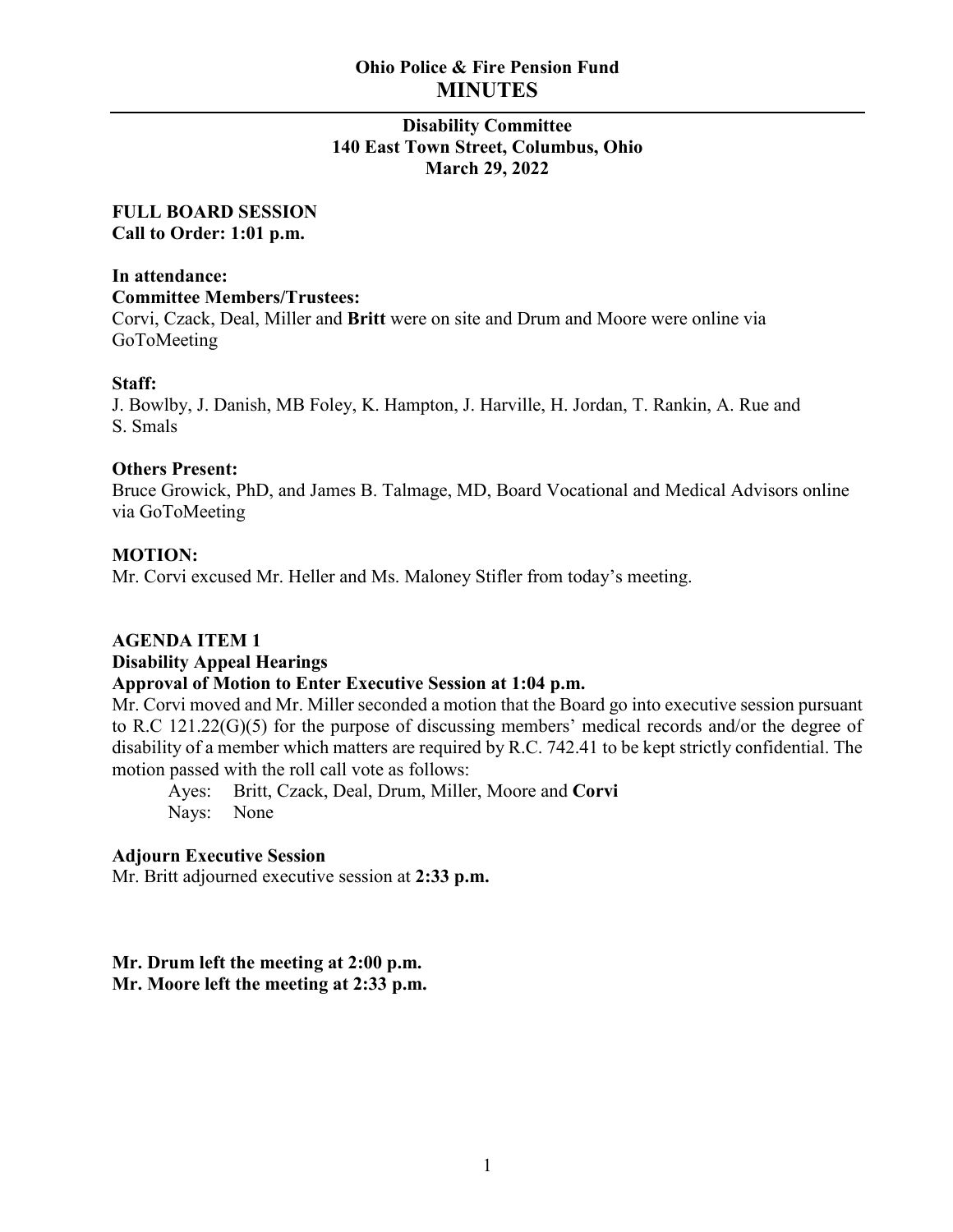# **Disability Committee 140 East Town Street, Columbus, Ohio March 29, 2022**

#### **AGENDA ITEM 2**

#### **Approval of February 22, 2022 Disability Committee Minutes**

Mr. Corvi moved and Mr. Deal seconded a motion that the Board approve the minutes of the February 22, 2022 Disability Committee meeting, which were included in the Board materials. The motion passed with the roll call vote as follows:

Ayes: Britt, Czack, Deal, Miller and **Corvi** Nays: None

#### **AGENDA ITEM 3 Approval of March 29, 2022 Hearing Recommendations:**

#### **Death Fund Benefit Hearings**

Mr. Britt moved and Ms. Czack seconded a motion that the Board approves the recommendations for the three (3) Death Benefit Fund Hearings as detailed in the Death Benefit Fund Applications list presented to the Board on March 29, 2022. The motion passed with the roll call vote as follows:

Ayes: Corvi, Czack, Deal, Miller and **Britt** Nays: None

#### **Initial Determination Hearings**

Mr. Britt moved and Ms. Czack seconded a motion that the Board approves the recommendations for the nine (9) Initial Determination Hearings as detailed in the Summary of Benefit Matters list presented to the Board on March 29, 2022. The motion passed with the roll call vote as follows:

Ayes: Corvi, Czack, Deal, Miller and **Britt**

Nays: None

#### **Reconsideration Hearings**

There were no Reconsideration Hearings for this month.

#### **Appeal Hearings**

Mr. Britt moved and Ms. Czack seconded a motion that the Board approves the recommendations for the four (4) Appeal Hearings as detailed in the Summary of Benefit Matters list presented to the Board on March 29, 2022.The motion passed with the roll call vote as follows:

Ayes: Corvi, Czack, Deal, Miller and **Britt** Nays: None

#### **Reporting Waivers**

Mr. Britt moved and Mr. Corvi seconded a motion that the Board waives the mandatory medical evaluation and filing of Annual Earnings Statements for future years for the members identified in the Disability Reporting Waivers List presented to the Board on March 29, 2022. The motion passed with the roll call vote as follows:

Ayes: Corvi, Czack, Deal, Miller and **Britt** Nays: None